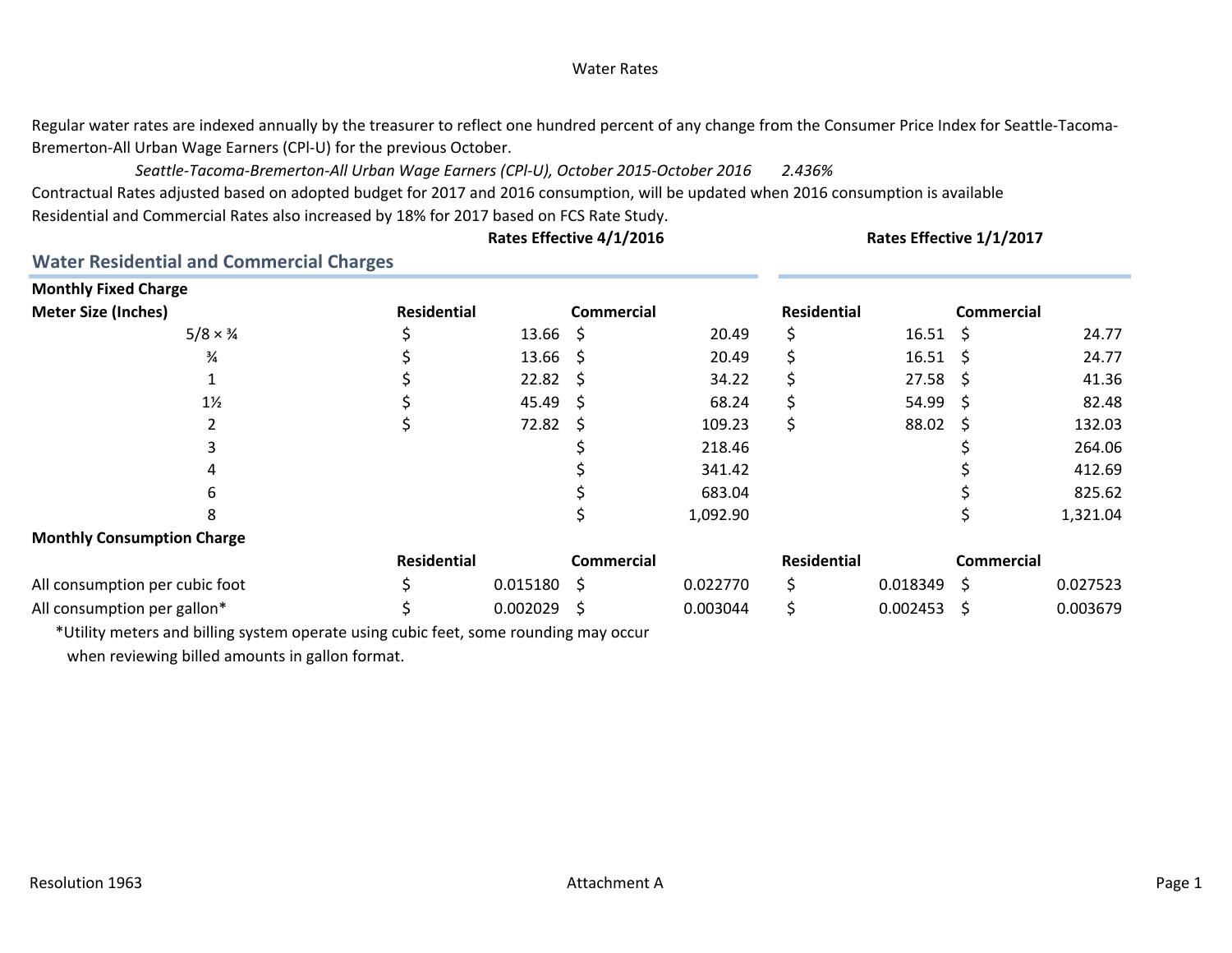# Water Rates

| <b>Meter Size (Inches)</b>                                                                                                            | <b>GFC In-City</b> |                         |     | Including taxes & fees      | <b>GFC In-City</b> |                         |     | Including taxes & fees      |
|---------------------------------------------------------------------------------------------------------------------------------------|--------------------|-------------------------|-----|-----------------------------|--------------------|-------------------------|-----|-----------------------------|
| $5/8 \times \frac{3}{4}$                                                                                                              |                    | 2,639.40                | -S  | 3,942.87                    | \$                 | $2,703.69$ \$           |     | 4,038.91                    |
|                                                                                                                                       |                    | 3,563.19                | \$. | 4,983.66                    | \$                 | 3,649.99 \$             |     | 5,105.05                    |
| $1\frac{1}{2}$                                                                                                                        |                    | 7,126.37                | \$  | 8,998.16                    | \$                 | 7,299.96                | -\$ | 9,217.34                    |
| 2                                                                                                                                     |                    | 11,402.19               | S   | 13,815.56                   | \$                 | 11,679.94 \$            |     | 14,152.09                   |
| 3                                                                                                                                     |                    | 22,804.39               | S   | 26,661.95                   |                    | 23,359.88 \$            |     | 27,311.41                   |
|                                                                                                                                       |                    | 35,631.86               | S.  | 41,114.14                   | \$                 | 36,499.82               | - S | 42,115.64                   |
| 6                                                                                                                                     |                    | 71,263.72 \$            |     | 81,259.12                   | \$                 | 72,999.64               | -\$ | 83,238.51                   |
| 8                                                                                                                                     |                    | 114,021.95              |     | 129,433.10                  |                    | 116,799.41 \$           |     | 132,585.96                  |
| 10                                                                                                                                    |                    | 163,906.55 \$           |     | 185,636.07                  |                    | 167,899.15 \$           |     | 190,157.98                  |
| ~ GFC Rate includes meter installation fees. If installation costs exceed current installation fee, additional fees will be assessed. |                    |                         |     |                             |                    |                         |     |                             |
| <b>Water Agriculture Irrigation*</b>                                                                                                  |                    |                         |     |                             |                    |                         |     |                             |
| Agriculture Meter (double check) deposit                                                                                              | \$                 | 354.20                  |     |                             | \$                 | 362.83                  |     |                             |
| <b>Agriculture Consumption Rate</b>                                                                                                   |                    |                         |     | 231.83 Per Million Gallons  |                    |                         |     | 231.83 Per Million Gallons  |
| *Agriculture water charged for variable rate only, fixed costs of water system not included                                           |                    |                         |     |                             |                    |                         |     |                             |
| <b>Water Additional Fees</b>                                                                                                          |                    |                         |     |                             |                    |                         |     |                             |
| Meter Installation Fee, up to 1"                                                                                                      | Ś                  | 860.21                  |     |                             | \$                 | 881.16                  |     |                             |
| Including taxes                                                                                                                       |                    | 969.16                  |     |                             |                    | 992.76                  |     |                             |
| Meter Installation Fee deposit, greater than 1"                                                                                       |                    |                         |     | 860.21 towards install cost |                    |                         |     | 881.16 towards install cost |
| <b>Standpipe Water Charges</b>                                                                                                        |                    | 0.022770 Per Cubic Foot |     |                             |                    | 0.027523 Per Cubic Foot |     |                             |
| <b>Construction Meter Charges*</b>                                                                                                    |                    | 50.00                   |     |                             |                    | 50.00                   |     |                             |
| Flat fee up to 60 days, up to 1000CF, billed at standpipe rate after CF cap.                                                          |                    |                         |     |                             |                    |                         |     |                             |
| Including taxes                                                                                                                       |                    | 56.33                   |     |                             |                    | 56.33                   |     |                             |
| Water service fee*                                                                                                                    |                    | 75.00                   |     |                             | \$                 | 75.00                   |     |                             |
| After hours additional water service fee*                                                                                             |                    | 75.00                   |     |                             | \$                 | 75.00                   |     |                             |
| *No subject to CPI adjustments                                                                                                        |                    |                         |     |                             |                    |                         |     |                             |

# **Water General Facilities Charges~**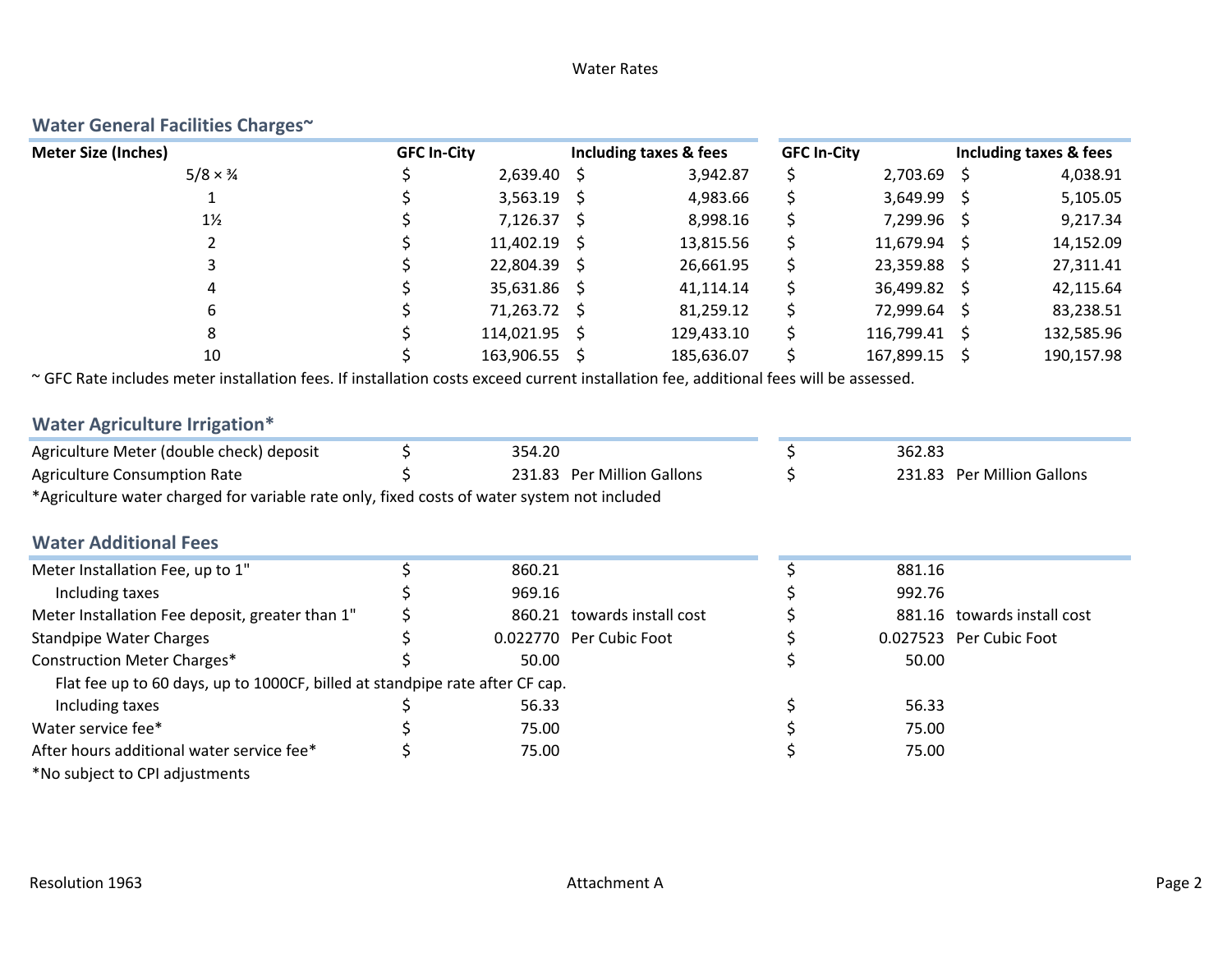# **SEWER**

Regular sewer rates are indexed annually by the treasurer to reflect one hundred percent of any change from the Consumer Price Index for Seattle-Tacoma‐Bremerton‐All Urban Wage Earners (CPl‐U) for the previous October.

*2.436% Seattle‐Tacoma‐Bremerton‐All Urban Wage Earners (CPl‐U), October 2015‐October 2016*

|                                                 |                    |                  | Rates Effective 4/1/2016 | Rates Effective 1/1/2017 |             |       |              |        |
|-------------------------------------------------|--------------------|------------------|--------------------------|--------------------------|-------------|-------|--------------|--------|
| <b>Sewer Residential and Commercial Charges</b> |                    |                  |                          |                          |             |       |              |        |
| <b>Monthly Fixed Charge</b>                     |                    |                  |                          |                          |             |       |              |        |
| <b>Meter Size (Inches)</b>                      | <b>Residential</b> |                  | <b>Commercial</b>        |                          | Residential |       | Commercial   |        |
| $5/8 \times \frac{3}{4}$                        |                    | $31.99 \quad$ \$ |                          | 31.99                    |             | 32.77 | <sub>S</sub> | 32.77  |
| $\frac{3}{4}$                                   |                    | $38.40 \div$     |                          | 38.40                    |             | 39.34 | S            | 39.34  |
|                                                 |                    | 44.80 \$         |                          | 44.80                    |             | 45.89 | -S           | 45.89  |
| $1\frac{1}{2}$                                  |                    | $57.60 \div$     |                          | 57.60                    |             | 59.00 | -S           | 59.00  |
|                                                 |                    |                  |                          | 92.80                    |             |       |              | 95.06  |
|                                                 |                    |                  |                          | 351.99                   |             |       |              | 360.56 |
|                                                 |                    |                  |                          | 447.99                   |             |       |              | 458.90 |

# **Monthly Consumption Charge**

| <b>Residential</b> | Commercial |                      | <b>Residential</b> |          | Commercial |          |
|--------------------|------------|----------------------|--------------------|----------|------------|----------|
|                    |            | 0.022770             |                    | 0.023325 |            | 0.023325 |
|                    |            | 0.003044             |                    | 0.003118 |            | 0.003118 |
|                    |            | 0.028438             |                    |          |            | 0.029131 |
|                    |            | 0.003802             |                    |          |            | 0.003895 |
|                    |            | 0.055357             |                    |          |            | 0.056705 |
|                    |            | 0.007400             |                    |          |            | 0.007580 |
|                    |            | 0.009007             |                    |          |            | 0.009226 |
|                    |            | 0.001204             |                    |          |            | 0.001233 |
|                    |            | 1.194173             |                    |          |            | 1.223262 |
|                    |            | 0.728648             |                    |          |            | 0.746397 |
|                    |            | 0.022770<br>0.003044 |                    |          |            |          |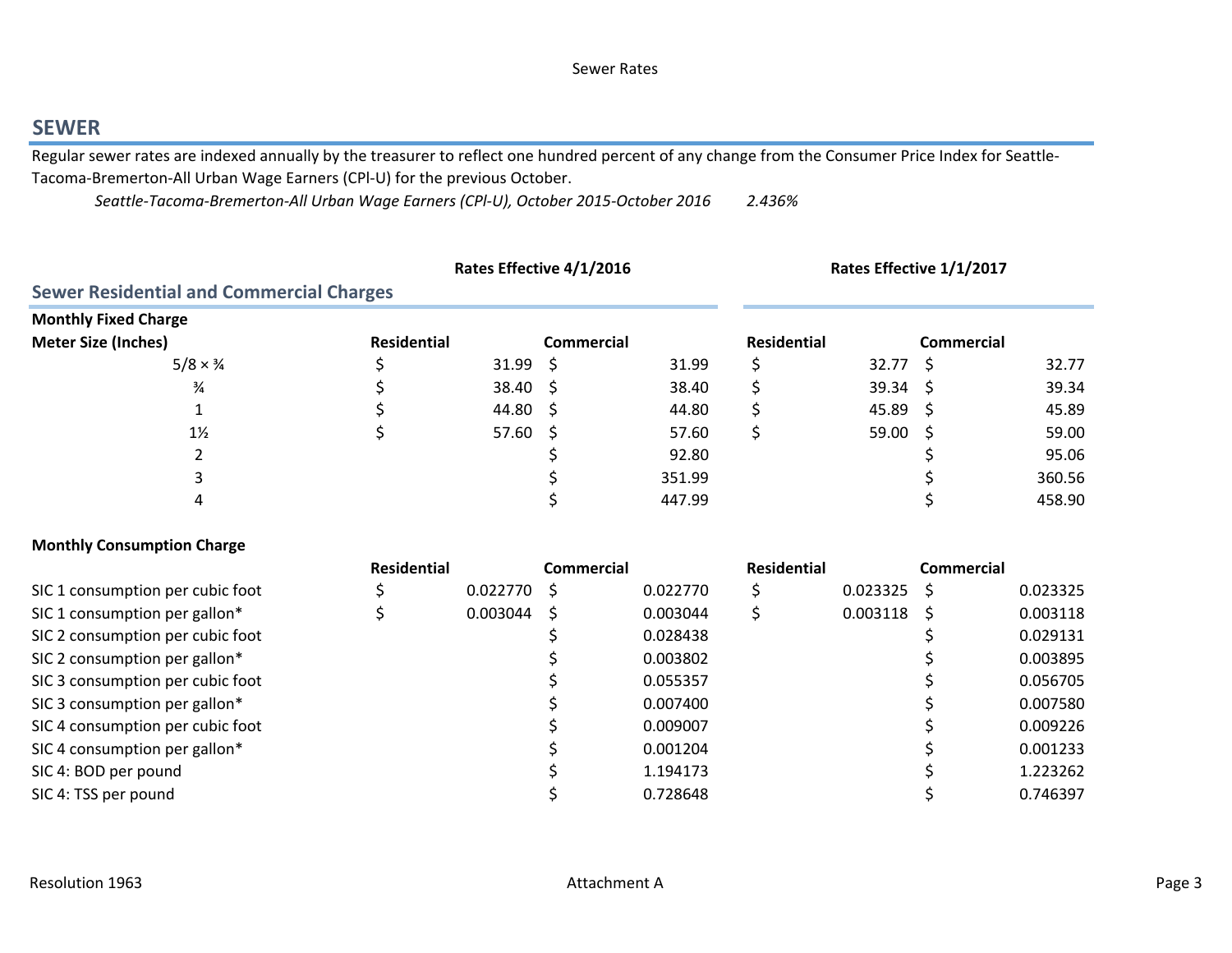# Sewer Rates

\*Utility meters and billing system operate using cubic feet, some rounding may occur when reviewing billed amounts in gallon format.

# **Sewer General Facilities Charges**

|              | <b>GFC In-City</b> |             | Including taxes & fees | <b>GFC In-City</b> |           | Including taxes & fees |
|--------------|--------------------|-------------|------------------------|--------------------|-----------|------------------------|
| <b>Type</b>  |                    |             |                        |                    |           |                        |
| Singe Family |                    | 8.358.28    | 8.987.40               |                    | 8.561.88  | 9,206.33               |
| Duplex       |                    | 16.716.56 S | 17.974.79              |                    | 17.123.76 | 18,412.66              |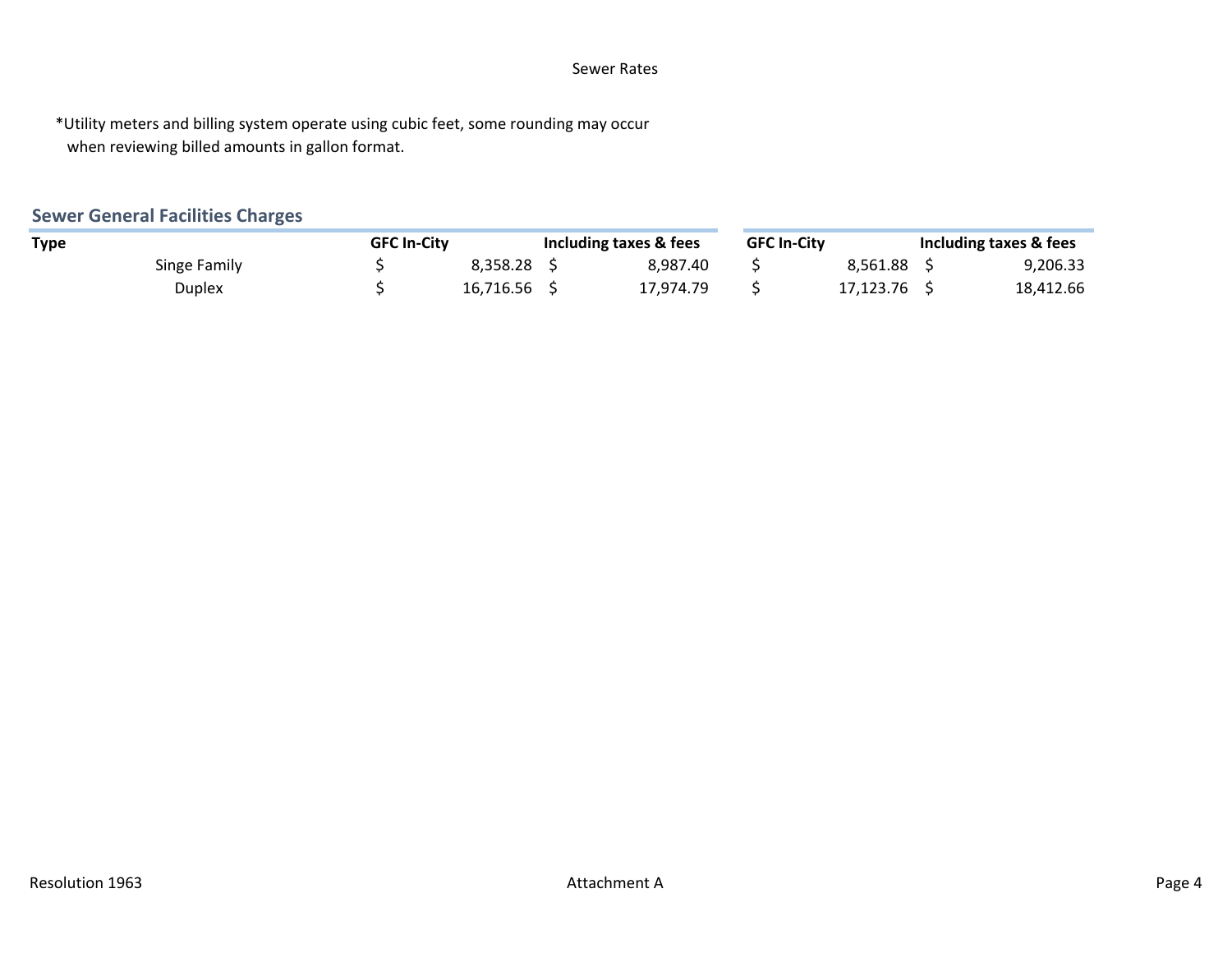#### Solid Waste

# Regular solid waste rates are indexed annually by the treasurer to reflect one hundred percent of any change from the Consumer

Price Index for Seattle‐Tacoma‐Bremerton‐All Urban Wage Earners (CPl‐U) for the previous October.

*2.436% Seattle‐Tacoma‐Bremerton‐All Urban Wage Earners (CPl‐U), October 2015‐October 2016*

#### **Rates effective 4/1/2016 Rates effective 1/1/2017**

# **Solid Waste Residential Rates, includes structures with more than one living unit**

| <b>Contents</b>         | <b>Tote Sizes</b> | Minimum # of<br><b>Totes</b> | Maximum # of<br><b>Totes</b> | <b>Monthly Rate</b> | <b>Additional Totes</b> | <b>Monthly Rate</b> | <b>Additional Totes</b> |
|-------------------------|-------------------|------------------------------|------------------------------|---------------------|-------------------------|---------------------|-------------------------|
| <b>Organics Tote</b>    | 32, 64, 96 gallon | n/a                          | n/a                          | \$11.13             | \$11.13                 | \$11.40             | \$11.40                 |
| <b>Recyclables Tote</b> | 32, 64, 96 gallon |                              | n/a                          | 59.11               | \$9.11                  | \$9.33              | \$9.33                  |
| <b>Refuse Tote</b>      | 21 gallon         |                              |                              | \$7.08              | n/a                     | \$7.26              | n/a                     |
| <b>Refuse Tote</b>      | 32 gallon         | n/a                          |                              | \$13.16             | \$13.16                 | \$13.48             | \$13.48                 |

#### **Solid Waste Commercial Rates**

| <b>Contents</b>                  | <b>Tote Sizes</b> | Minimum # of<br><b>Totes</b> | Maximum # of<br><b>Totes</b> | <b>Monthly Rate</b> | <b>Additional Totes</b> | <b>Monthly Rate</b> | <b>Additional Totes</b> |
|----------------------------------|-------------------|------------------------------|------------------------------|---------------------|-------------------------|---------------------|-------------------------|
| Organics Tote - Restaurants only | 96 gallon         | n/a                          | n/a                          | \$16.19             | \$16.19                 | \$16.59             | \$16.59                 |
| <b>Recyclables Tote</b>          | n/a               | n/a                          | n/a                          | n/a                 | n/a                     | n/a                 | n/a                     |
| <b>Refuse Tote</b>               | 21 gallon         | n/a                          |                              | \$7.08              | n/a                     | \$7.26              | n/a                     |
| <b>Refuse Tote</b>               | 32 gallon         | n/a                          |                              | \$13.16             | \$13.16                 | \$13.48             | \$13.48                 |
| <b>Refuse Tote</b>               | 96 gallon         | n/a                          |                              | \$36.43             | \$36.43                 | \$37.32             | \$37.32                 |

## **Recycling Container Rates ‐ Residential**

| <b>Container Size</b> | <b>Monthly Rate</b> | <b>Extra Collections</b> |
|-----------------------|---------------------|--------------------------|
| 1 Cubic Yard          | \$25.30             | \$15.18                  |
| 2 Cubic Yard          | \$45.54             | \$20.24                  |
| 3 Cubic Yard          | \$70.84             | \$25.30                  |
| 6 Cubic Yard          | \$91.08             | \$30.36                  |
| 8 Cubic Yard          | \$131.56            | \$40.48                  |

## **Refuse Drop Box Rental Rates PERMANENT ‐ Commercial**

| <b>Container Size</b> | <b>Monthly Rate, for</b> | <b>Delivery Fee</b> | Tonnage Fee                | <b>Haul Fee</b>      | <b>Haul Fee Non</b>  | Monthly Rate, for       | Delivery Fee | Tonnage Fee Haul Fee       |                      | <b>Haul Fee Non</b>  |
|-----------------------|--------------------------|---------------------|----------------------------|----------------------|----------------------|-------------------------|--------------|----------------------------|----------------------|----------------------|
|                       | rented box only          |                     | Per Ton*                   | <b>Compactor Box</b> | <b>Compactor Box</b> | <b>Irented box only</b> |              | Per Ton*                   | <b>Compactor Box</b> | <b>Compactor Box</b> |
| 10 Cubic Yard         | \$101.20                 | \$75.90 .           | At Cost plus<br>\$1.00/ton | \$187.22             | \$166.98             | \$103.67                | >77.75       | At Cost plus<br>\$1.00/ton | \$191.78             | \$171.05             |
| 30 Cubic Yard         | \$101.20                 | \$75.90L.``         | At Cost plus<br>\$1.00/ton | \$187.22             | \$166.98             | \$103.67                | >11.15       | At Cost plus<br>\$1.00/ton | \$191.78             | \$171.05             |

\*Not subject to CPI adjustments

\*Not subject to CPI adjustments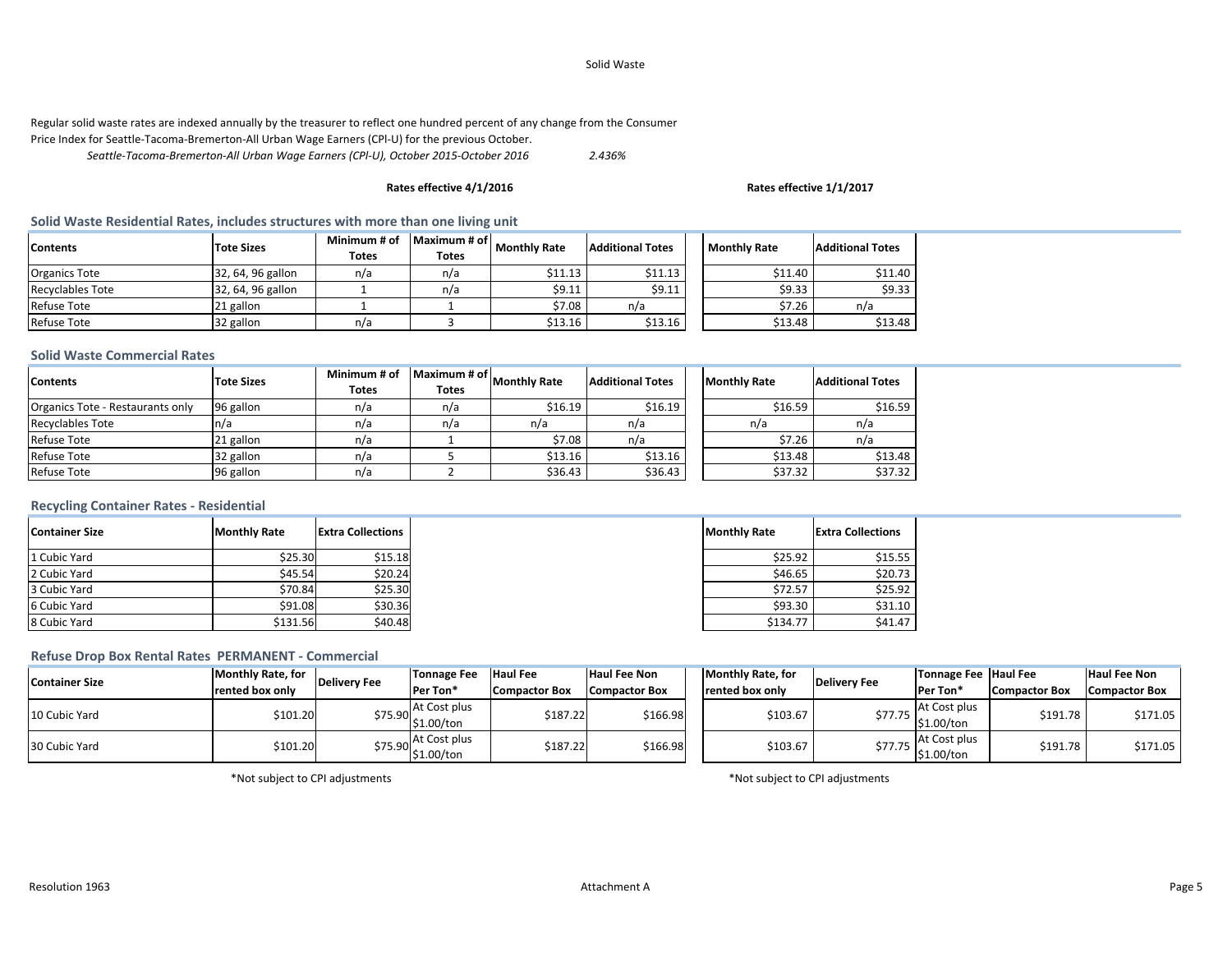#### Solid Waste

#### **Refuse Drop Box Rental Rates TEMPORARY ‐ Prepayment Required**

| <b>Container Size</b> |          |        | Delivery, Removal Haul Fee Non | Tonnage Fee                            | Daily Rate,             | <b>Pre-Pay amount,</b> | Delivery, Removal & Haul Fee Non |               | Tonnage Fee Daily Rate,      |                         | Pre-Pay amount, |
|-----------------------|----------|--------|--------------------------------|----------------------------------------|-------------------------|------------------------|----------------------------------|---------------|------------------------------|-------------------------|-----------------|
|                       | & 7 Days |        | Compactor Box                  | Per Ton*                               | <b>Starting 8th Day</b> | includes tax           | 7 Davs                           | Compactor Box | Per Ton*                     | <b>Starting 8th Dav</b> | includes tax    |
| 10 Cubic Yard         |          | 275.25 |                                | At Cost plus<br>$$166.98$ \$1.00/ton   | \$15.18                 | \$319.38               | \$281.95                         | \$171.05      | At Cost plus<br>\$1.00/ton   | \$15.55                 | \$327.16        |
| 30 Cubic Yard         |          | 275.25 |                                | At Cost plus<br>$$166.98$ $$1.00/t$ on | \$15.18                 | \$319.38               | \$281.95                         | \$171.05      | At Cost plus<br>$$1.00/t$ on | \$15.55                 | \$327.16        |

\*No subject to CPI adjustments \*No subject to CPI adjustments

#### **Refuse Container Rates PERMANENT ‐ Commercial**

| <b>Container Size</b> | <b>Monthly Rate</b> | Extra Collections |
|-----------------------|---------------------|-------------------|
| 1.5 Cubic Yard        | \$96.14             | \$25.30           |
| 2 Cubic Yard          | \$116.38            | \$30.36           |
| 3 Cubic Yard          | \$166.98            | \$40.48           |
| 6 Cubic Yard          | \$328.90            | \$86.02           |
| 8 Cubic Yard          | \$440.22            | \$111.32          |

# **Refuse Container Rates TEMPORARY ‐ Prepayment required**

| <b>Container Size</b> | Delivery, Removal Daily Rate, |                                     | Extra    | <b>Pre-Pay amount,</b> | Delivery, Removal & Daily Rate, Starting Extra |         |                    | Pre-Pay amount, |
|-----------------------|-------------------------------|-------------------------------------|----------|------------------------|------------------------------------------------|---------|--------------------|-----------------|
|                       | 8. 7 Days                     | <b>Starting 8th Day Collections</b> |          | lincludes tax          | 7 Days                                         | 8th Dav | <b>Collections</b> | includes tax    |
| 1.5 Cubic Yard        | \$96.14                       | \$3.04                              | \$55.66  | \$111.55               | \$98.48                                        | \$3.11  | \$57.02            | \$114.27        |
| 2 Cubic Yard          | \$111.32                      | \$4.05                              | \$65.78  | \$129.17               | \$114.03                                       | \$4.15  | \$67.38            |                 |
| 3 Cubic Yard          | \$131.56                      | \$5.57                              | \$80.96  | \$152.65               | \$134.77                                       | \$5.70  | \$82.93            | \$156.37        |
| 6 Cubic Yard          | \$187.22                      | \$10.12                             | \$131.56 | \$217.24               | \$191.78                                       | \$10.37 | \$134.77           |                 |
| 8 Cubic Yard          | \$227.70                      | \$15.18                             | \$166.98 | \$264.21               | \$233.25                                       | \$15.55 | \$171.05           |                 |

| Delivery, Removal & Daily Rate, Starting Extra |         | Pre-Pay amount,    |              |  |
|------------------------------------------------|---------|--------------------|--------------|--|
| 7 Days                                         | 8th Day | <b>Collections</b> | includes tax |  |
| \$98.48                                        | \$3.11  | \$57.02            | \$114.27     |  |
| \$114.03                                       | \$4.15  | \$67.38            | \$132.31     |  |
| \$134.77                                       | \$5.70  | \$82.93            | \$156.37     |  |
|                                                |         |                    |              |  |

#### **Solid Waste Additional Fees**

| <b>Description</b>                  | Per Unit | Per Unit |                      |                      |
|-------------------------------------|----------|----------|----------------------|----------------------|
| <b>Additional Organics Dump</b>     | \$5.06   | \$5.18   |                      |                      |
| <b>City Garbage Bags</b>            | \$4.05   | \$4.15   |                      |                      |
| City Garbage Bags - Retail Outlet   | \$3.80   | \$3.89   |                      |                      |
| Price                               |          |          |                      |                      |
| Non-Refrigerated Appliance          | \$25.30  | \$25.92  |                      |                      |
| Organics Tote Cleaning Fee          | \$10.12  | \$10.37  |                      |                      |
| <b>Refrigerated Appliance</b>       | \$35.42  | \$36.28  |                      |                      |
| Refuse Overtime Call-Out, Per Hour  | \$55.66  | \$57.02  |                      |                      |
| Replacement Tote Due To             |          |          | At Cost plus \$10.12 | At Cost plus \$10.12 |
| Negligence                          |          |          |                      |                      |
| Return Trip Fee (Blocked Container) | \$25.30  | \$25.92  |                      |                      |
| Special Haul Per Cubic Yard         | \$35.42  | \$36.28  |                      |                      |
| <b>Organics Return Trip</b>         |          | \$10.00  |                      |                      |
| <b>Recycling Return Trip</b>        |          | \$10.00  |                      |                      |

| <b>Per Unit</b>      |
|----------------------|
| \$5.18               |
| \$4.15               |
| \$3.89               |
| \$25.92              |
| \$10.37              |
| \$36.28              |
| \$57.02              |
| At Cost plus \$10.12 |
| \$25.92              |
| \$36.28              |
| \$10.00              |
| \$10.00              |